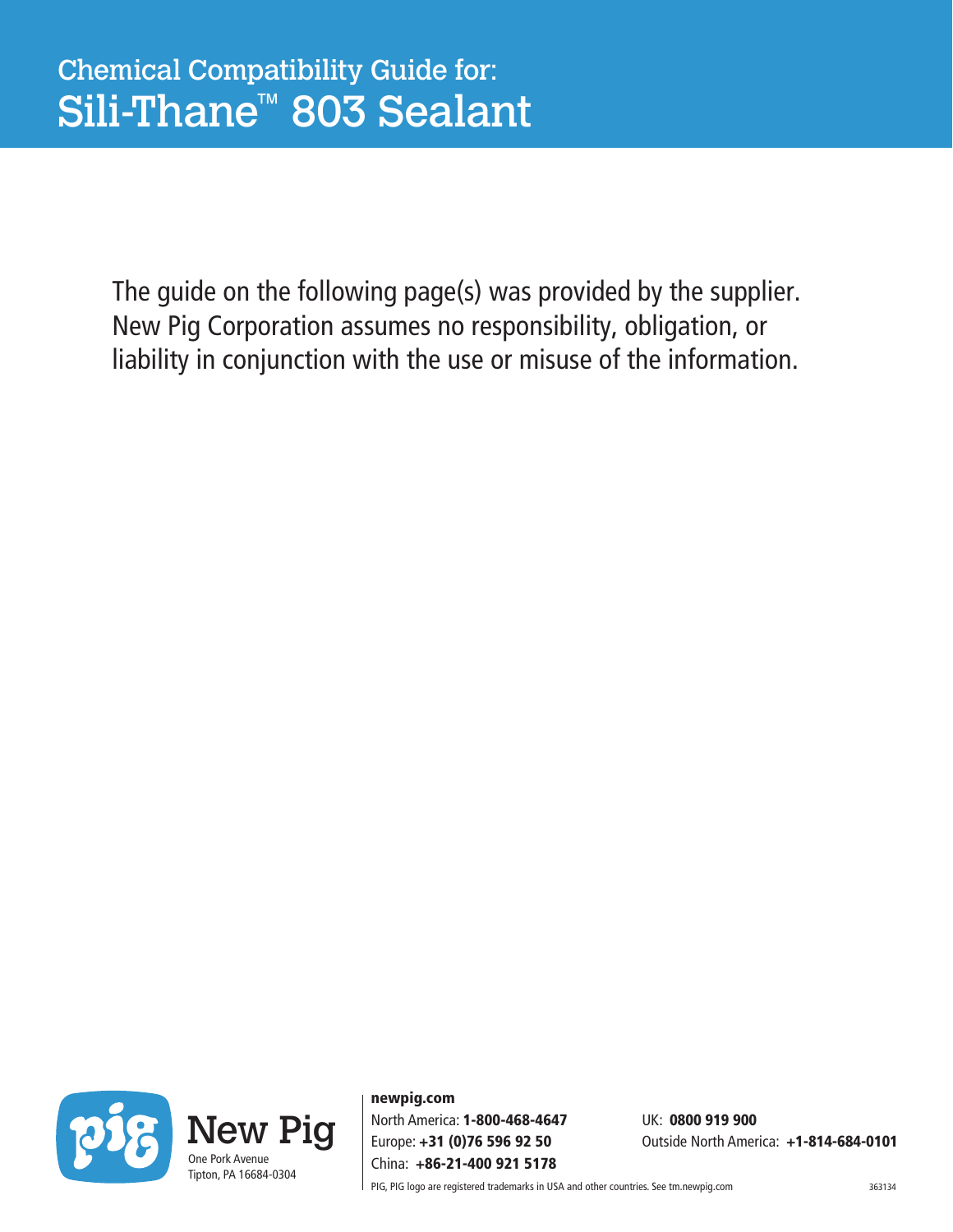

# Chemical Resistance of Cured Urethane Sealants

## **Solvents**

Cured urethane sealants are resistant to occasional splash and spillage contact with typical solvents, and they can tolerate room-temperature immersion in ethyl alcohol and water-glycol mixtures. However, long-term immersion to most typical solvents such as those listed below will cause softening and swelling.

- Acetone
- **Benzene**
- Diesel fuel and gasoline
- Ester solvents
- Methyl alcohol
- Methylethyl ketone (MEK)
- Methylene chloride
- Mineral spirits; lacquer and paint thinner
- Toluene and xylene.

### Alkaline (caustic) materials

Cured urethane sealants can tolerate splash and spillage contact with strongly alkaline (caustic) materials but are severely degraded by long-term immersion and by contact with hot caustics. Concentrations as dilute as 10% can cause serious deterioration. Caustic concentrations below 10% can still cause degradation but only upon longer contact. Typical caustics are:

- Caustic soda
- Caustic potash
- Sodium, potassium, calcium and ammonium hydroxides
- Trisodium phosphate solution
- Sodium carbonate solution.

### Acids

Cured urethane sealants are resistant to both organic acids and strong inorganic acids in dilute to medium concentrations (25 to 50%) for both occasional and longer term contact; however, acids will cause urethane breakdown if hot or

#### concentrated.

- 
- 
- 
- 
- Oxalic.
- Typical organic acids: Typical inorganic acids:
- Acetic Hydrochloric (muriatic)
- Butyric Hydrobromic
- Citric Phosphoric
- Lactic Sulfuric.

### **Miscellaneous**

Cured urethane sealants can tolerate long-term total contact with dilute chlorine (5 ppm) but are degraded by chlorine levels of 100 ppm or above. Sealants will not withstand either total immersion or hot contact with oxidizing materials, such as:

- Chromic acid (>5%)
- Liquid oxygen
- Nitric acid (>75%)
- Perchloric acid (>75%).

Most other materials, such as lubricating oil, sodium chloride and salt solutions, have little effect.

#### Additional information

Polymeric Systems, Inc., is a part of Whitford Worldwide. For more information, please contact Polymeric Systems or Whitford Plastics Ltd. at:

Polymeric Systems, Inc. 47 Park Avenue Elverson, PA, USA 19520 800-CAULK IT (800-228-5548) Tel: [1] 610-286-2500 Email: sales@polymericsystems.com Website: polymericsystems.com

In the EU contact:

Whitford Plastics Ltd. 10, Christleton Court, Manor Park Runcorn, Cheshire, UK WA7 1ST Tel: [44] (1928) 571000 Email: salesuk@whitfordww.com Website: whitfordww.com